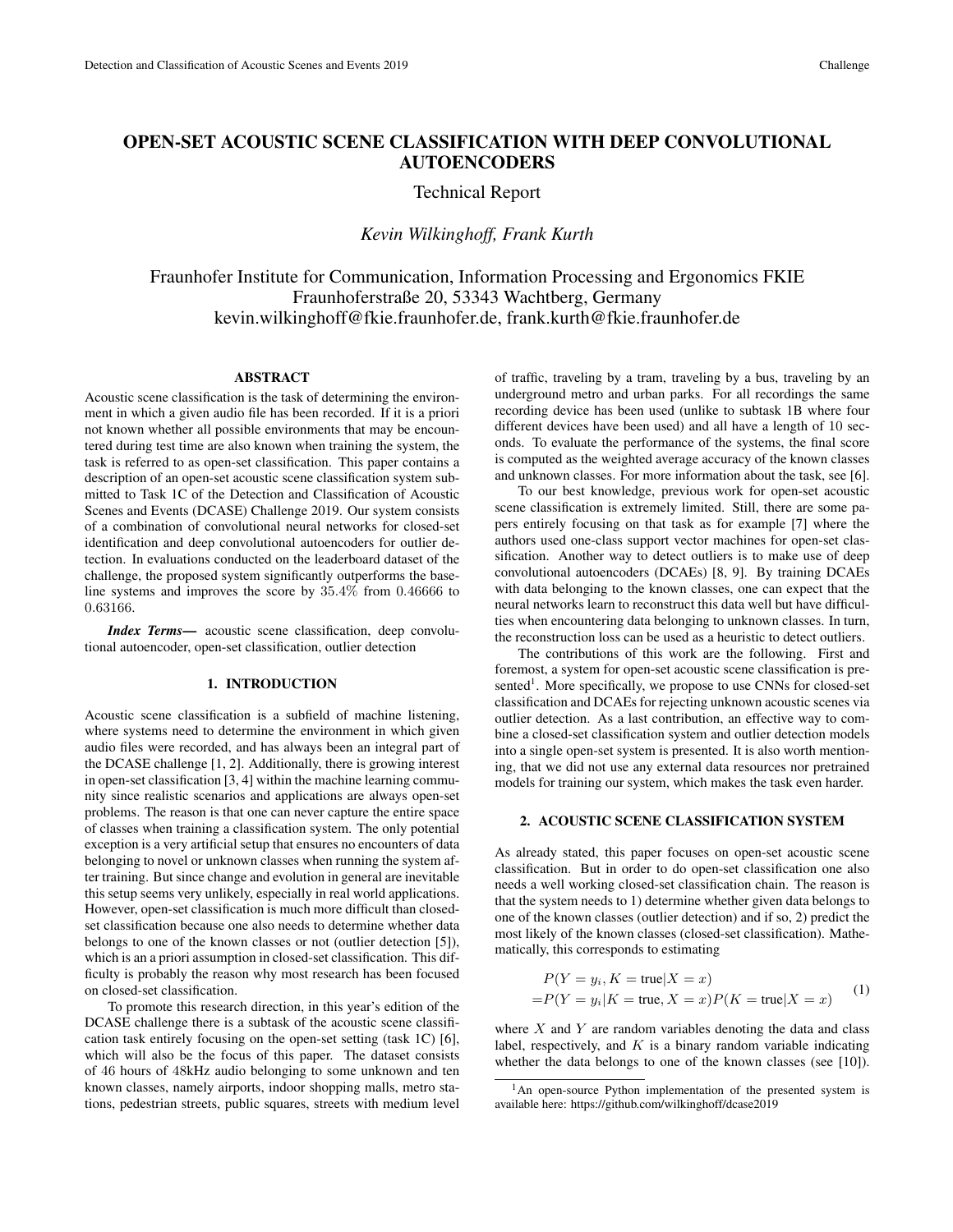Thus, open-set classification (left hand side) can indeed be decomposed into the subtasks closed-set classification and outlier detection (right hand side).

We will now present our feature extraction procedure followed by descriptions of the closed-set classification and outlier detection systems. This section is then concluded by a description of how to combine both systems into a single open-set acoustic scene classification system.

## 2.1. Feature extraction

Almost all recently proposed acoustic scene classification systems as well as the baseline system utilize log-mel spectrograms as input features (see e.g. [2, 11, 12]). As this is the state-of-the-art, we also used log-mel spectrograms and closely followed [13] for the parameter settings with a few changes. More precisely, we also used a Hanning window size of 1024, a hop size of 500 and 64 mel bins but used the cutoff frequencies 50Hz and 16000Hz. Additionally, we normalized the audio files with respect to the maximum norm before extracting the features. The resulting features are of dimension  $64 \times 442$ .

Furthermore, we utilized median filtering for Harmonic-Percussive Source Separation [14] via Librosa [15] as many participants have done in past editions of the DCASE challenge (see e.g. [11, 16]). All mel-spectrograms were separated into harmonic and percussive parts before applying the logarithm resulting in a total number of three features per audio file: The log-mel spectrograms themselves and their harmonic and percussive parts.

Before inserting the features into a neural network, we standardized them in two different ways. For closed-set classification, we subtracted the mean and divided by the standard deviation of all training data, which belongs to any of the ten known classes. When detecting outliers, all features were standardized in the same way but only data belonging to a single known class was used to compute the mean and standard deviation. As we will train individual DCAEs for each class, the data is standardized with respect to that specific class beforehand.

#### 2.2. Closed-set classification

To classify log-mel spectrograms, CNNs are the method of choice in the era of deep learning. The CNN proposed in [13] is reported to perform better than the baseline system of the challenge. Thus, we used this CNN as a starting point but changed a few details leading to an even better performance while using less parameters. All CNNs have been implemented using Keras[17] with Tensorflow [18] and their structure can be found in Table 1. For each of the three features, namely log-mel spectrograms and their harmonic and percussive parts, another CNN is trained for 6000 epochs with a batch size of 32 by minimizing the categorical crossentropy. Mixup [19] and Cutout [20] have been used to augment the training data, which are known to be effective in terms of improving classification accuracy (see [12]). Additionally, random shifts up to 60% in time and up to 3 mel bins were used when augmenting data. To acquire a single score per class, the geometric mean of the output distributions obtained with the three CNNs is taken. But since the classification accuracy obtained with the log-mel spectrograms is higher, their corresponding scores have been used twice to give them more weight than the scores resulting from the other two features. We used the entire development set, training split and validation split, for training the CNNs as more data results in more knowledge and thus better performance.

Table 1: CNN architecture for closed-set classification.

| Layer                            | <b>Output Shape</b> | #Parameters        |
|----------------------------------|---------------------|--------------------|
| Input                            | (64, 442)           | $\Omega$           |
| Convolution (kernel size: 3x3)   | (64, 442, 64)       | 640                |
| <b>Batch Normalization</b>       | (64, 442, 64)       | 256                |
| Non-linearity (ReLU)             | (64, 442, 64)       | $\Omega$           |
| Convolution (kernel size: 3x3)   | (64, 442, 64)       | 36,928             |
| <b>Batch Normalization</b>       | (64, 442, 64)       | 256                |
| Non-linearity (ReLU)             | (64, 442, 64)       | 0                  |
| Average-Pooling (pool size: 2x3) | (32, 147, 64)       | $\Omega$           |
| Convolution (kernel size: 3x3)   | (32, 147, 128)      | 73,856             |
| <b>Batch Normalization</b>       | (32, 147, 128)      | 512                |
| Non-linearity (ReLU)             | (32, 147, 128)      | $\Omega$           |
| Convolution (kernel size: 3x3)   | (32, 147, 128)      | 147,584            |
| <b>Batch Normalization</b>       | (32, 147, 128)      | 512                |
| Non-linearity (ReLU)             | (32, 147, 128)      | 0                  |
| Average-Pooling (pool size: 2x3) | (16, 49, 128)       | $\Omega$           |
| Convolution (kernel size: 3x3)   | (16, 49, 196)       | 225,988            |
| <b>Batch Normalization</b>       | (16, 49, 196)       | 784                |
| Non-linearity (ReLU)             | (16, 49, 196)       | 0                  |
| Convolution (kernel size: 3x3)   | (16, 49, 196)       | 345,940            |
| <b>Batch Normalization</b>       | (16, 49, 196)       | 784                |
| Non-linearity (ReLU)             | (16, 49, 196)       | 0                  |
| Average-Pooling (pool size: 2x3) | (8, 16, 196)        | $\Omega$           |
| Convolution (kernel size: 3x3)   | (8, 16, 256)        | 451,840            |
| <b>Batch Normalization</b>       | (8, 16, 256)        | 1,024              |
| Non-linearity (ReLU)             | (8, 16, 256)        | 0                  |
| Convolution (kernel size: 3x3)   | (8, 16, 256)        | 590,080            |
| <b>Batch Normalization</b>       | (8, 16, 256)        | 1,024              |
| Non-linearity (ReLU)             | (8, 16, 256)        | 0                  |
| Global-Average-Pooling           | 256                 | 0                  |
| Dense (Softmax)                  | 10                  | 2,570              |
|                                  |                     | $\Sigma$ 1,880,578 |

### 2.3. Outlier detection

It is well known, that the variability of the unknown class space cannot be captured sufficiently by using samples of unknown classes (see for example [10]). This is the reason why one should always prefer to train one-class classification models for the known classes. In conclusion, training data belonging to unknown classes is not needed to train the outlier detection system.

The particular structure we have chosen for the DCAEs can be found in Table 2. The basic task is to reduce the feature from a dimension of (64, 442) to a dimension of (16, 49) and reconstruct it as good as possible. To make it clear, we trained another DCAE for each of the ten known classes resulting in a total of ten models per feature. Again, we implemented the DCAEs with Keras [17] and Tensorflow [18]. To train the DCAEs, we minimized the mean squared error for 1000 epochs using a batch size of 32. In contrast to the CNNs, no data augmentation techniques were applied while training. This is also the reason why less epochs are sufficient for training. We still trained different models for all three features but this time only the training data split of the development set has been used because the validation data set is needed in the next step.

#### 2.4. Combined system

Since both subproblems, closed-set classification and outlier detection, have been tackled in some way, we can now determine the final output of the system. The only problem left is that while the softmax output of the CNNs can be interpreted as a probability distribution,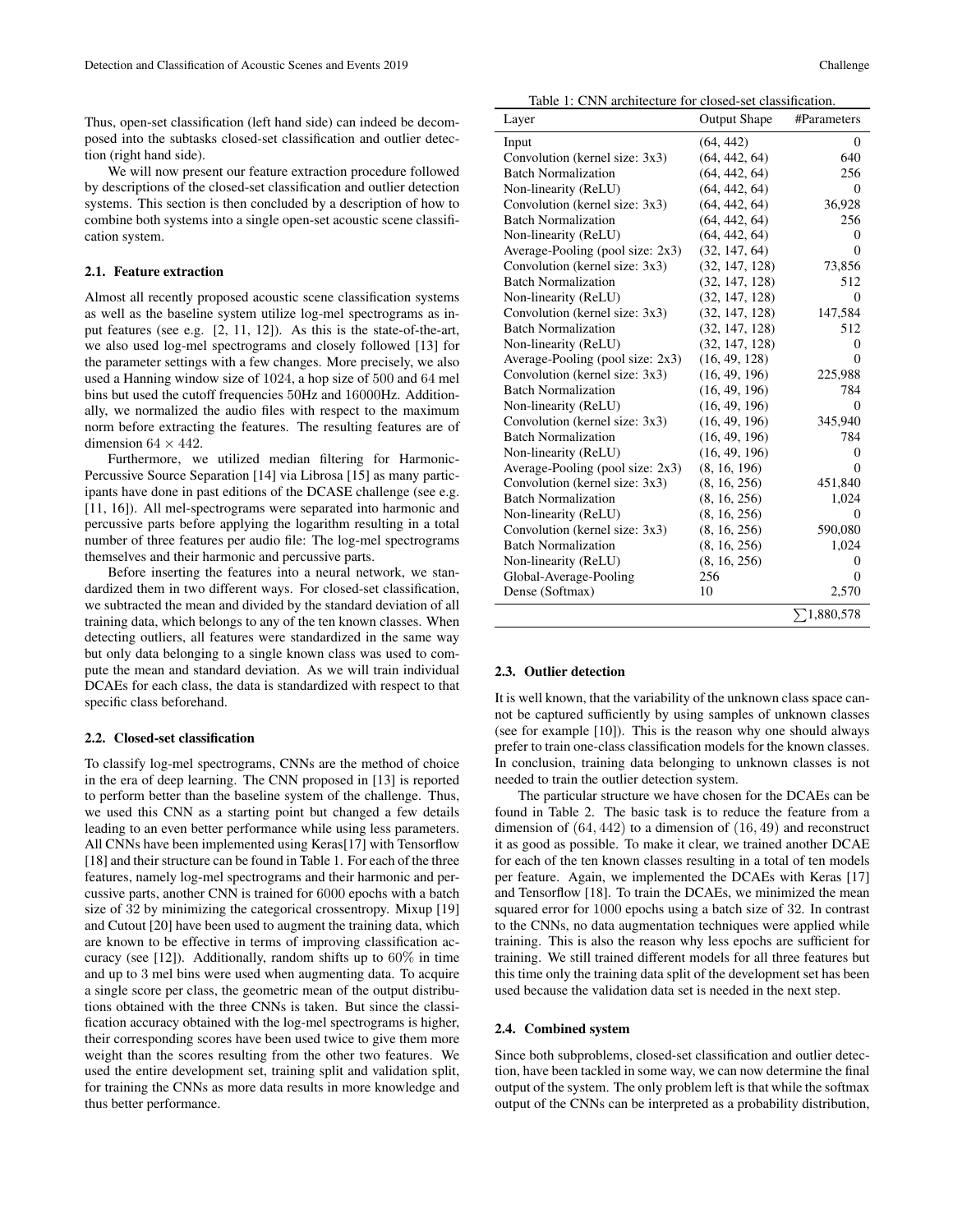|--|

| Layer                               | <b>Output Shape</b> | #Parameters      |
|-------------------------------------|---------------------|------------------|
| Input                               | (64, 442, 1)        | $\theta$         |
| Convolution (kernel size: 3x3)      | (64, 442, 64)       | 640              |
| <b>Batch Normalization</b>          | (64, 442, 64)       | 256              |
| Non-linearity (ReLU)                | (64, 442, 64)       | $\theta$         |
| Convolution (kernel size: 3x3)      | (64, 442, 64)       | 36,928           |
| <b>Batch Normalization</b>          | (64, 442, 64)       | 256              |
| Non-linearity (ReLU)                | (64, 442, 64)       | $\theta$         |
| Average-Pooling (pool size: $2x2$ ) | (32, 221, 64)       | $\Omega$         |
| Convolution (kernel size: 3x3)      | (32, 221, 128)      | 73,856           |
| <b>Batch Normalization</b>          | (32, 221, 128)      | 512              |
| Non-linearity (ReLU)                | (32, 221, 128)      | $\Omega$         |
| Convolution (kernel size: 3x3)      | (32, 221, 128)      | 147,584          |
| <b>Batch Normalization</b>          | (32, 221, 128)      | 512              |
| Non-linearity (ReLU)                | (32, 221, 128)      | $\Omega$         |
| Average-Pooling (pool size: 2x2)    | (16, 110, 128)      | $\theta$         |
| Convolution (kernel size: 3x3)      | (16, 110, 128)      | 147,584          |
| <b>Batch Normalization</b>          | (16, 110, 128)      | 512              |
| Non-linearity (ReLU)                | (16, 110, 128)      | $\Omega$         |
| Convolution (kernel size: 3x3)      | (16, 110, 128)      | 147,584          |
| <b>Batch Normalization</b>          | (16, 110, 128)      | 512              |
| Non-linearity (ReLU)                | (16, 110, 128)      | $\Omega$         |
| Up-Sampling (size: $2x2$ )          | (32, 220, 128)      | $\theta$         |
| Zero-Padding                        | (32, 221, 128)      | $\Omega$         |
| Convolution (kernel size: 3x3)      | (32, 221, 64)       | 73,792           |
| <b>Batch Normalization</b>          | (32, 221, 64)       | 256              |
| Non-linearity (ReLU)                | (32, 221, 64)       | $\Omega$         |
| Convolution (kernel size: 3x3)      | (32, 221, 64)       | 36,928           |
| <b>Batch Normalization</b>          | (32, 221, 64)       | 256              |
| Non-linearity (ReLU)                | (32, 221, 64)       | $\Omega$         |
| Up-Sampling (size: $2x2$ )          | (64, 442, 64)       | $\Omega$         |
| Convolution (kernel size: 3x3)      | (64, 442, 1)        | 577              |
| Non-linearity (ReLU)                | (64, 442, 1)        | $\theta$         |
|                                     |                     | $\Sigma$ 668,545 |



Figure 1: Structure of our proposed open-set acoustic scene classification system.

the loss of the DCAEs is just the mean squared error, which is not even bounded. Moreover, there is not only a single loss value per file but ten. Hence, it is highly non-trivial to find a suitable decision criterion when trying to detect outliers.

To solve this issue, our method of choice is logistic regression as implemented in Scikit-learn [21]. The idea is to treat the ten losses as ten dimensional features and train a binary classifier with them. For this purpose, we also made use of all audio files belonging to unknown classes. Although it is not a good idea to use these files directly for training a classifier, their losses should look much more close to each other (equally bad) than the outliers themselves. Hence, it may be a valid assumption to use them as valuable training



Figure 2: Comparison of closed-set classification accuracies obtained in task 1A.

data. In addition to that, the logistic regression model is very simple compared to all neural networks involved before. Thus, there is less room for the model to learn more than differentiating between losses corresponding to known classes and the "strange looking ones" belonging to unknown classes. In order to obtain meaningful positive examples of loss values belonging to known classes, we used the validation split of the development set. This is the only reason why the data files have not been used for training the DCAEs before.

To decide whether given data should be treated as an outlier, we used a threshold of 0.5 for all probabilities resulting from the logistic regression model. This means that for each encountered audio file, the class belonging to the maximum likelihood is chosen but if the score is smaller than 0.5, it is labeled as "unknown" instead. In addition to that, we also labeled all audio files that had a maximum likelihood score less than 0.5 in the closed-set classification evaluation as "unknown". The underlying assumption is that most resulting scores are very high anyway and thus very small scores indicate that the model has difficulties in deciding which class the encountered data belongs to. This may indicate data belonging to unknown classes. See Figure 1 for an abstract overview of the entire system.

### 3. EXPERIMENTAL RESULTS

For all experiments carried out in this paper, we did not use any external data resources nor did we use any pretrained models, although this has been recommended by the organizers of the challenge to better capture the variability of the unknown class space.

### 3.1. Closed-set classification

Closed-set classification is not the focus of this paper. Still, it is a vital part of any open-set classification system. Therefore, we compared the performance of our closed-set classification system to those obtained with other systems. For this purpose, we used the dataset provided for subtask A of task 1. Using the dataset of subtask C for this purpose is impossible because the score also includes the system's outlier detection performance. The results can be found in Figure 2.

It can be seen that our closed-set classification accuracies are significantly higher than the ones obtained with the baseline system and with the system provided in [13]. Furthermore, our ensemble, which utilizes all three features, performs significantly better than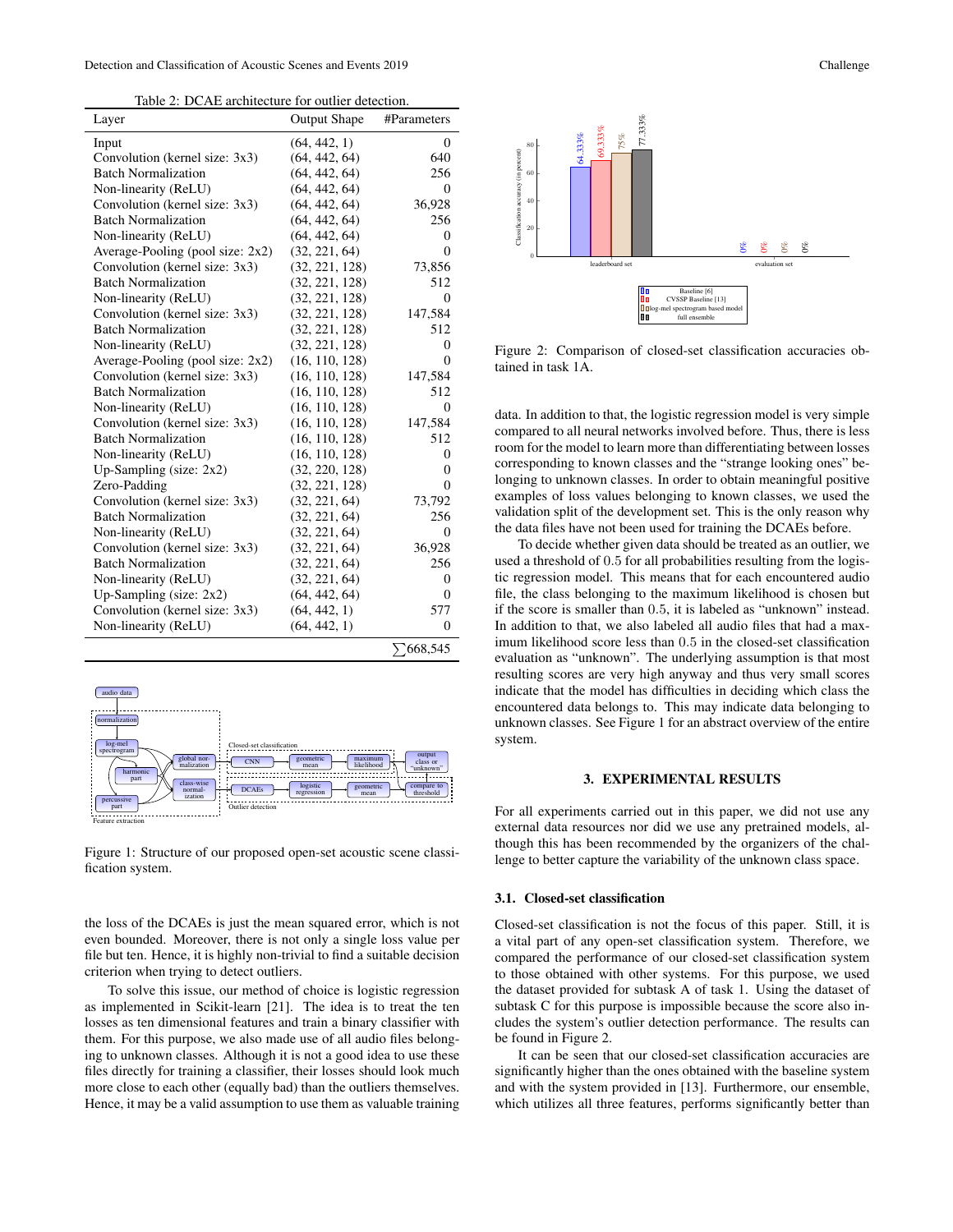

Figure 3: Comparison of open-set classification scores obtained in task 1C.

the single model. This justifies the final design of our closed-set classification system.

#### 3.2. Open-set classification

The results of our open-set classification performance obtained with the dataset of task 1C can be found in Figure 3. It is immediately visible that our system massively outperforms the baseline system as well as the system presented in [13]. More concretely, the performance gain with respect to the score is 35.6% when comparing to the challenge's baseline system. Suprisingly, our ensemble performs slightly worse than our system based on only log-mel spectrograms. This could be caused by the relatively small number of leaderboard data. Since the improvements of our system over the baseline systems are much larger in this open-set setting than in task 1A, much of the success needs to be credited to using DCAEs for outlier detection. This shows that the overall structure of our openset acoustic scene classification system is suitable for this task.

### 4. CONCLUSIONS AND FUTURE WORK

In this paper, we presented an open-set acoustic scene classification system that has been submitted to task 1C of the DCASE challenge 2019. It has been shown that a combination of CNNs for closedset classification and DCAEs for outlier detection yields significant improvements over the baseline system. In fact, our system outperformed the baseline system by 35.4% without using any external data resources, increasing the score from 0.46666 to 0.63166 on the leaderboard data.

Using the mean squared error of DCAEs for outlier detection is just a heuristic since the loss function to be optimized does not directly aim at rejecting unknown examples. Instead of using DCAEs, possible future work may be to train a neural network with another loss function that is specifically targeted at one-class classification (e.g. [22]). The results can also be compared to those obtained with an OpenMax layer [23], which can be understood as the openset version of a softmax layer. Another path to be investigated is to make use of embeddings as for example the L3-Net embedding [24] or OpenL3 [25]. These embeddings could be used in the same way as i-vectors [26] or x-vectors [27] in open-set speaker recognition (see e.g. [10]). Note that both, i-vector and x-vector, have been successfully applied for closed-set acoustic scene classification [28, 29] in past editions of the DCASE challenge. Thus, utilizing embed-

#### 5. REFERENCES

- [1] A. Mesaros, T. Heittola, E. Benetos, P. Foster, M. Lagrange, T. Virtanen, and M. D. Plumbley, "Detection and classification of acoustic scenes and events: Outcome of the DCASE 2016 challenge," *IEEE/ACM Transactions on Audio, Speech, and Language Processing*, vol. 26, no. 2, pp. 379–393, Feb 2018.
- [2] A. Mesaros, T. Heittola, and T. Virtanen, "Acoustic scene classification: An overview of DCASE 2017 challenge entries," in *2018 16th International Workshop on Acoustic Signal Enhancement (IWAENC)*, September 2018, pp. 411–415.
- [3] W. J. Scheirer, A. Rocha, A. Sapkota, and T. E. Boult, "Towards open set recognition," *IEEE Transactions on Pattern Analysis and Machine Intelligence (T-PAMI)*, vol. 35, July 2013.
- [4] W. J. Scheirer, L. P. Jain, and T. E. Boult, "Probability models" for open set recognition," *IEEE transactions on pattern analysis and machine intelligence*, vol. 36, no. 11, pp. 2317–2324, 2014.
- [5] C. C. Aggarwal, *Outlier analysis*, 2nd ed., 2017.
- [6] A. Mesaros, T. Heittola, and T. Virtanen, "A multi-device dataset for urban acoustic scene classification," in *Proceedings of the Detection and Classification of Acoustic Scenes and Events 2018 Workshop (DCASE)*, November 2018, pp. 9–13. [Online]. Available: https://arxiv.org/abs/1807.09840
- [7] D. Battaglino, L. Lepauloux, and N. Evans, "The openset problem in acoustic scene classification," in *2016 IEEE International Workshop on Acoustic Signal Enhancement (IWAENC)*. IEEE, 2016, pp. 1–5.
- [8] S. Hawkins, H. He, G. Williams, and R. Baxter, "Outlier detection using replicator neural networks," in *International Conference on Data Warehousing and Knowledge Discovery*. Springer, 2002, pp. 170–180.
- [9] J. Chen, S. Sathe, C. Aggarwal, and D. Turaga, "Outlier detection with autoencoder ensembles," in *Proceedings of the International Conference on Data Mining*. SIAM, 2017, pp. 90–98.
- [10] K. Wilkinghoff, "Training an open-set speaker recognition system without using non-blacklist speakers," *Preprint (submitted)*, 2019.
- [11] Y. Han, J. Park, and K. Lee, "Convolutional neural networks with binaural representations and background subtraction for acoustic scene classification," *Detection and Classification of Acoustic Scenes and Events Workshop (DCASE)*, pp. 1–5, 2017.
- [12] S. Gharib, H. Derrar, D. Niizumi, T. Senttula, J. Tommola, T. Heittola, T. Virtanen, and H. Huttunen, "Acoustic scene classification: A competition review," in *2018 IEEE 28th International Workshop on Machine Learning for Signal Processing (MLSP)*. IEEE, 2018, pp. 1–6.